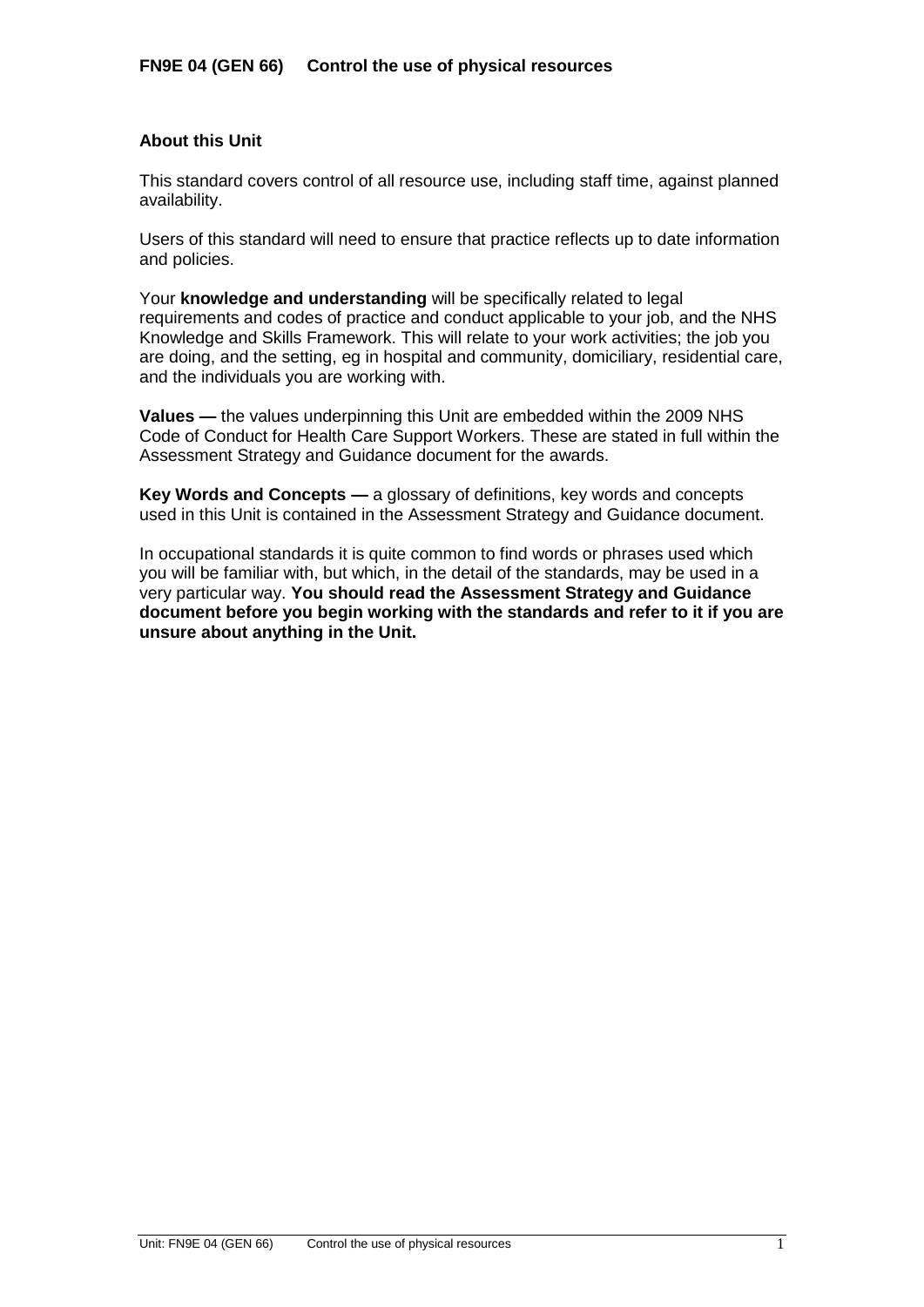### **Specific Evidence Requirements for the Unit**

# **It is essential that you adhere to the Evidence Requirements for this Unit**

**SPECIFIC EVIDENCE REQUIREMENTS FOR THIS UNIT**

## **Simulation:**

Simulation is **NOT** permitted for any part of this Unit.  $\bullet$ 

#### **The following forms of evidence ARE mandatory:**  $\blacklozenge$

- **Direct Observation:** Your assessor or expert witness must observe you in real work  $\bullet$ activities. Their confirmation of your practice will provide evidence for a significant amount of the performance criteria in this Unit. **For example**, how you give advice and opportunities to team members.
- $\ddot{\bullet}$ **Professional discussion:** Describes your actions in a particular situation and reflect on the reason(s) why you practice that way. **For example**, what methods you use to ensure efficiency.

### **Competence of performance and knowledge could also be demonstrated using a variety of evidence from the following:**

- **Reflective Account:** These are written pieces of work which allow you to reflect on the  $\blacklozenge$ course of action you took in a specific situation to identify any learning from the piece of work and to describe what you might do differently in the light of your new knowledge.
- **Questioning/professional discussion**: May be used to provide evidence of  $\blacklozenge$ knowledge, legislation, policies and procedures which cannot be fully evidenced through direct observation or reflective accounts. In addition your assessor/mentor or expert witness may also ask questions to clarify aspects of your practice.
- **Expert Witness**: A designated expert witness, eg a senior member of staff, may  $\blacklozenge$ provide a direct observation of your practice, or record a professional discussion they have held with you on a specific piece of practice.
- **Witness Testimony**: Can be a confirmation or authentication of the activities described  $\ddot{\bullet}$ in your evidence which your assessor or mentor has not seen.
- **Products:** These can be any record that you would normally use within your normal  $\blacklozenge$ role, eg you should not put confidential records in your portfolio; they can remain where they are normally stored and be checked by your assessor and internal verifier.
- **Prior Learning:** You may be able to use recorded prior learning from a course of  $\ddot{\bullet}$ training you have attended within the last two years. Discussion on the relevance of this should form part of your assessment plan for each Unit.
- **Simulation:** There may be times when you have to demonstrate you are competent in  $\ddot{\bullet}$ a situation that does not arise naturally through your work role, eg dealing with violent or abusive behaviour. The Evidence Requirements in each Unit provide specific guidance regarding the use of simulation.

## **GENERAL GUIDANCE**

- Prior to commencing this Unit you should agree and complete an assessment plan with  $\blacklozenge$ your assessor which details the assessment methods you will be using, and the tasks you will be undertaking to demonstrate your competence.
- $\blacktriangle$ Evidence must be provided for ALL of the performance criteria, ALL of the knowledge.
- The evidence must reflect the policies and procedures of your workplace and be linked to current legislation, values and the principles of best practice within the Health Care sector. This will include the National Service Standards for your areas of work.
- All evidence must relate to your own work practice.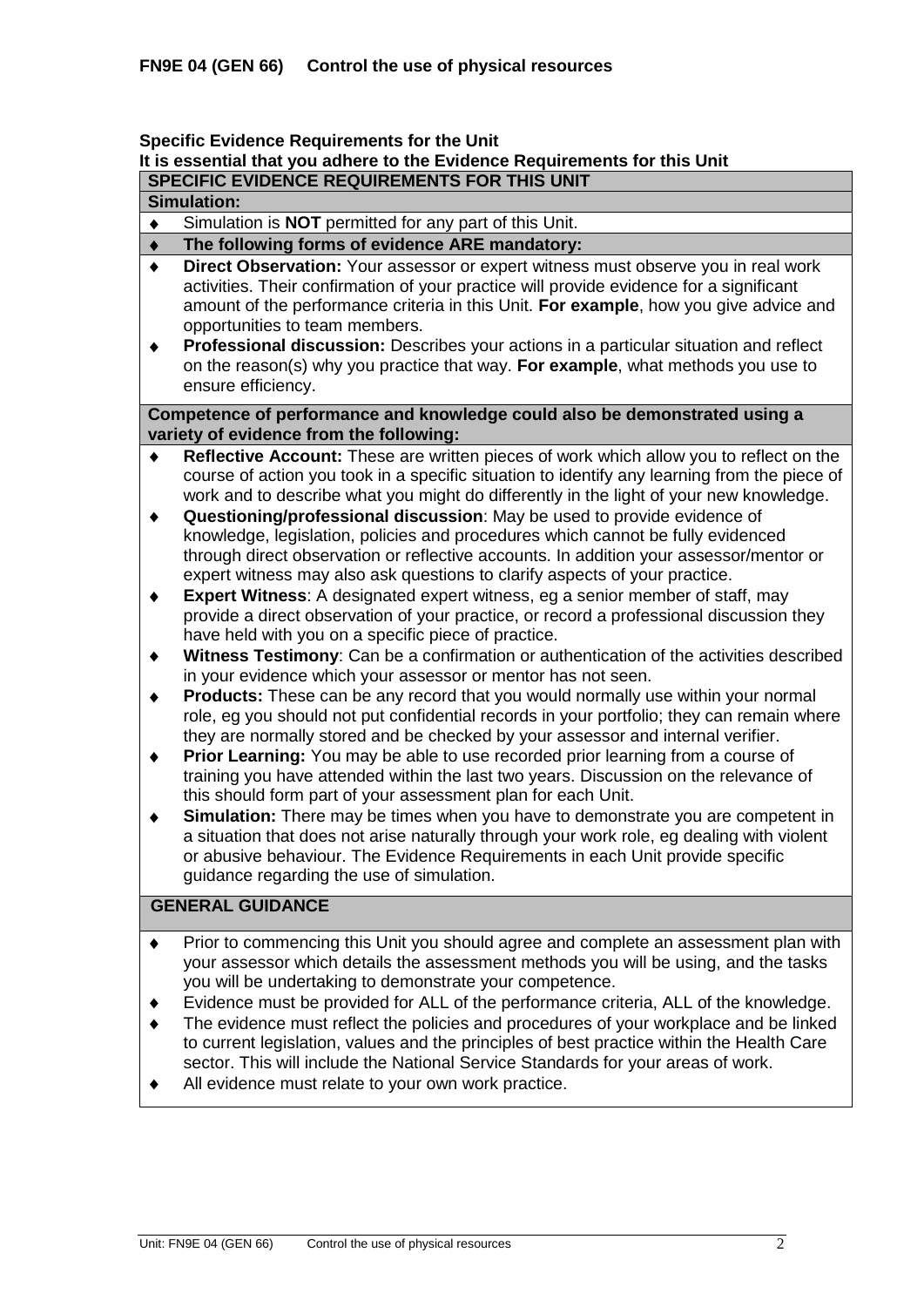## **FN9E 04 (GEN 66) Control the use of physical resources**

## **KNOWLEDGE SPECIFICATION FOR THIS UNIT**

Competent practice is a combination of the application of skills and knowledge informed by values and ethics. This specification details the knowledge and understanding required to carry out competent practice in the performance described in this Unit.

When using this specification **it is important to read the knowledge requirements in relation to expectations and requirements of your job role**.

**You need to provide evidence for ALL knowledge points listed below. There are a variety of ways this can be achieved so it is essential that you read the 'knowledge evidence' section of the Assessment Guidance.**

|                | You need to show that you know, understand and can apply in<br>practice:                                                      | <b>Enter</b><br><b>Evidence</b><br><b>Numbers</b> |
|----------------|-------------------------------------------------------------------------------------------------------------------------------|---------------------------------------------------|
| 1              | The organisation's requirements for expenditure control,<br>authorisation procedures and record keeping, including            |                                                   |
|                | standing financial instructions.                                                                                              |                                                   |
| $\overline{2}$ | The range of variations from the budget which may occur and<br>what effective corrective action to take in response to these. |                                                   |
| 3              | The types of requests for expenditure outside your control                                                                    |                                                   |
|                | which are likely to occur and the correct procedures to follow in<br>response to these.                                       |                                                   |
| 4              | The importance of effective expenditure control in enabling                                                                   |                                                   |
|                | efficiency and your role and responsibilities in relation to this.                                                            |                                                   |
| 5              | The principles and systems which underpin effective                                                                           |                                                   |
|                | expenditure control.                                                                                                          |                                                   |
| 6              | The importance of accurate and comprehensive record                                                                           |                                                   |
|                | keeping to expenditure control and systems to achieve this.                                                                   |                                                   |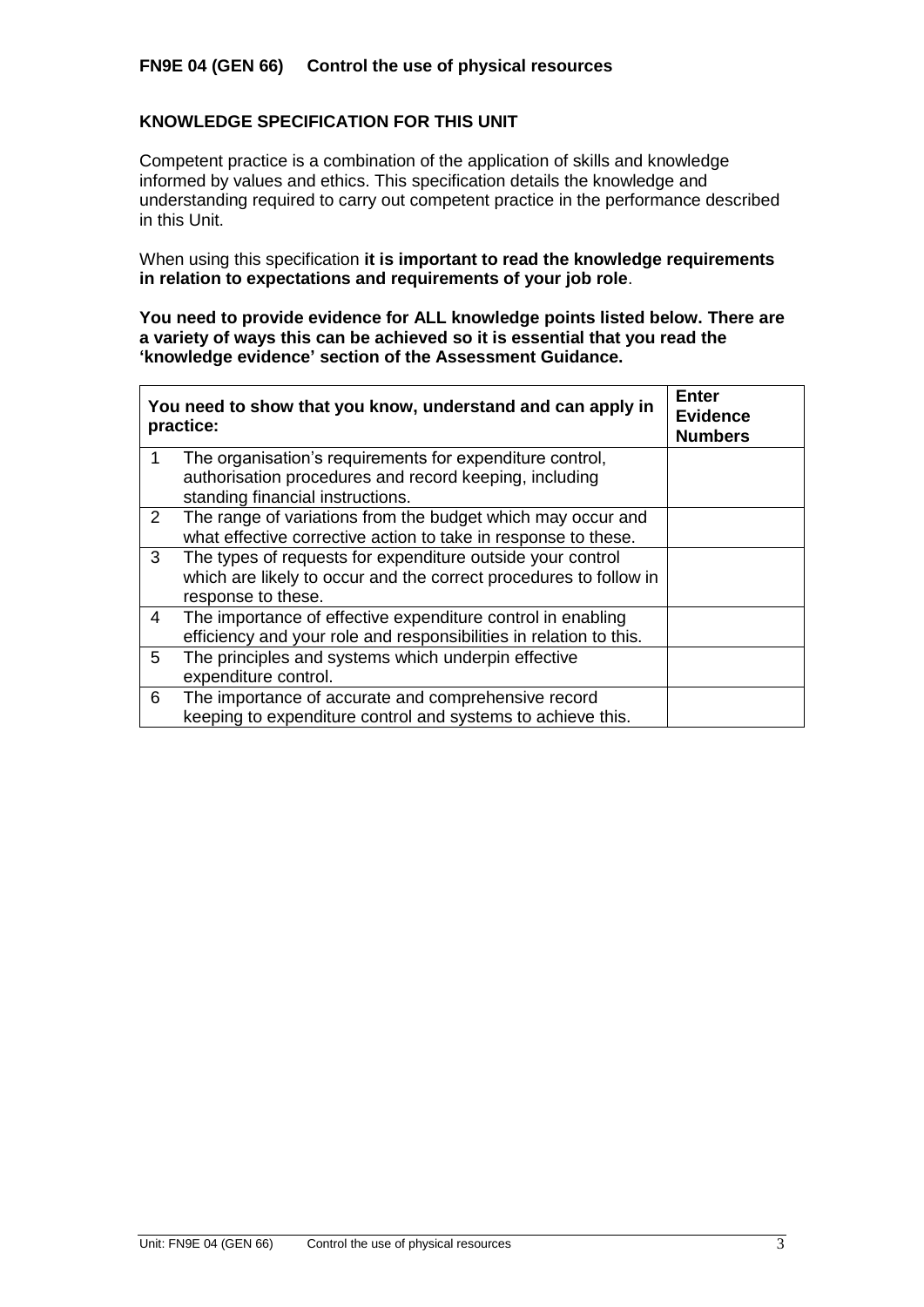| <b>Performance Criteria</b> |                                                                                                                                                                          |           |    |    |   |   |    |           |
|-----------------------------|--------------------------------------------------------------------------------------------------------------------------------------------------------------------------|-----------|----|----|---|---|----|-----------|
|                             |                                                                                                                                                                          | <b>DO</b> | RA | EW | Q | Р | WТ | <b>PD</b> |
|                             | Give team members clear and<br>consistent advice on how they can help<br>to control expenditure and resource<br>use.                                                     |           |    |    |   |   |    |           |
| $\overline{2}$              | Give team members opportunities to<br>take individual responsibility for<br>monitoring and controlling expenditure.                                                      |           |    |    |   |   |    |           |
| 3                           | Use methods for monitoring<br>expenditure against budgets, and<br>resource use, which are reliable and<br>comply with organisational<br>requirements.                    |           |    |    |   |   |    |           |
| 4                           | Ensure use of resources is efficient and<br>responsible.                                                                                                                 |           |    |    |   |   |    |           |
| 5                           | Control expenditure and resource use<br>in line with budgets and organizational<br>requirements.                                                                         |           |    |    |   |   |    |           |
| 6                           | Take corrective action in response to<br>actual or potential significant variations<br>from budget promptly, ensuring<br>compliance with organisational<br>requirements. |           |    |    |   |   |    |           |

*PD* = *Professional Discussion*

*DO = Direct Observation RA = Reflective Account Q = Questions*

*EW = Expert Witness P = Product (Work) WT = Witness Testimony*